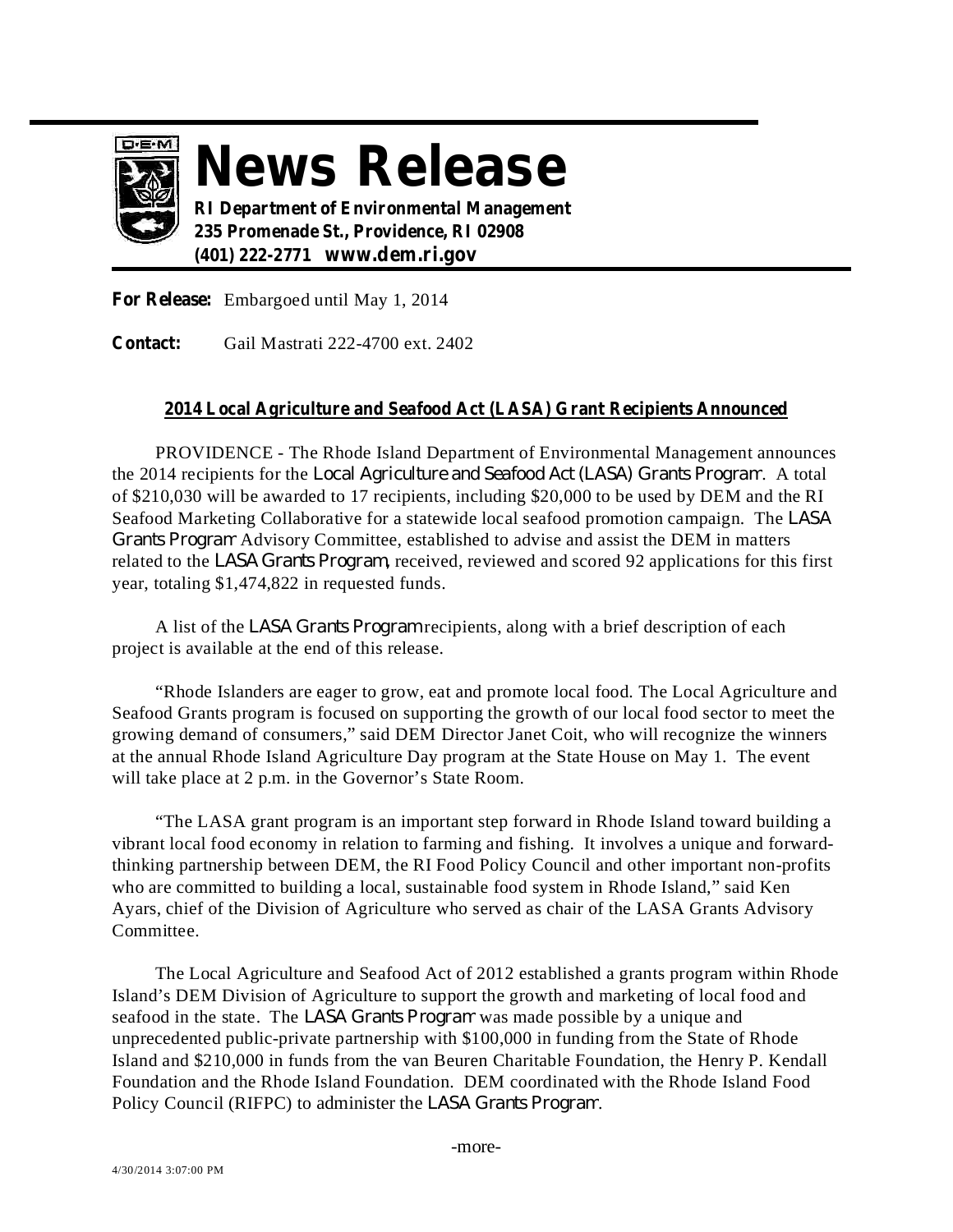## *2014 LASA Grants Program Awardees:*

**\$20,000** for the DEM and RI Seafood Marketing Collaborative's statewide seafood branding and marketing campaign

-2-

**\$8,089 to** Adam Yorks of Little Compton to install a root zone heating system into a high tunnel to extend the growing season of his farm

**\$17,000** to Big Train Farm/Urban Edge Producer Collaborative in Cranston to make improvements to the wash-station and increase efficiencies at the 7 small farms in the collaborative

**\$16,000 to Brown Family Seafood** in West Kingston to change their distribution process to increase marketing, traceability and understanding for RI consumers about local seafood

**\$10,000 to Garden Time** to start an herb garden and gardening/healthy eating educational program at the Adult Correctional Institute's medium security facility in Cranston

**\$5,000 to Jamestown Oyster Company** for materials used to increase oyster harvest

**\$9,975** to Katie Miller/Ben Torpey of Scratch Farm in Cranston to expand production and marketing capacity of Small State Seeds, a seed breeding project for chemical-free, RI-grown vegetable, herb and flower seeds

**\$9,693 to Little City Growers Cooperative** in Providence to expand sales, develop a unique brand and implement new marketing strategies and resources

**\$13,648 to Newport Harbor Corporation** in Newport to promote increased consumption of top neck clams, a locally harvested and under-utilized sea clam

**\$13,480 to Red Planet Vegetable Farm** in Johnston for farm improvements that will increase crop production and reduce labor costs while incorporating green energy into farm operations

**\$10,000 to RI Mushroom Company** in West Kingston for a second mushroom grow house to cultivate specialty mushrooms

**\$7925 to RI Shellfisherman's Association** to produce three PSAs highlighting commercial shellfishing and local shellfish available to RI consumers

**\$11,000 to Sidewalk Ends Farm** in Providence for farm equipment and cold storage system infrastructure to grow their business

**\$16,400 to Snake Den Farm** in Johnston for equipment to support the creation of a farmer/producer coop/community farm